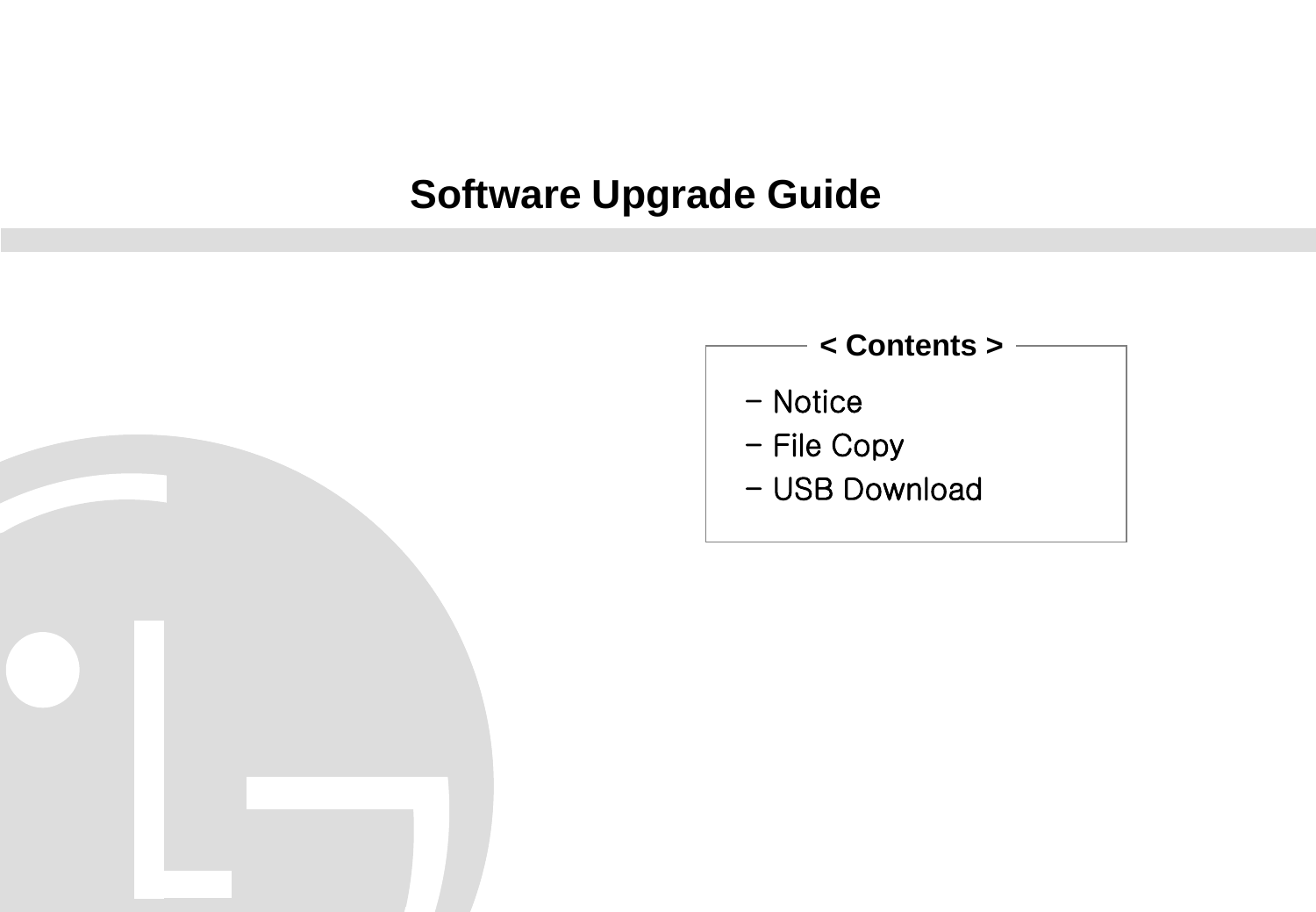1. Notice

#### $\checkmark$  Notice

- A few USB devices may not be compatible with the TV. If the USB device isn**'**t compatible, you use another USB device.
- The USB download works only on the antenna input source (DTV or ATV). It doesn**'**t work on the external input source (RGB, Component, HDMI, **…**).
- It may not work on the UK channel with MHEG (BBC, **…** ). If it doesn**'**t work on the channel with MHEG, you take off the antenna signal or change to ATV channel, and retry the download.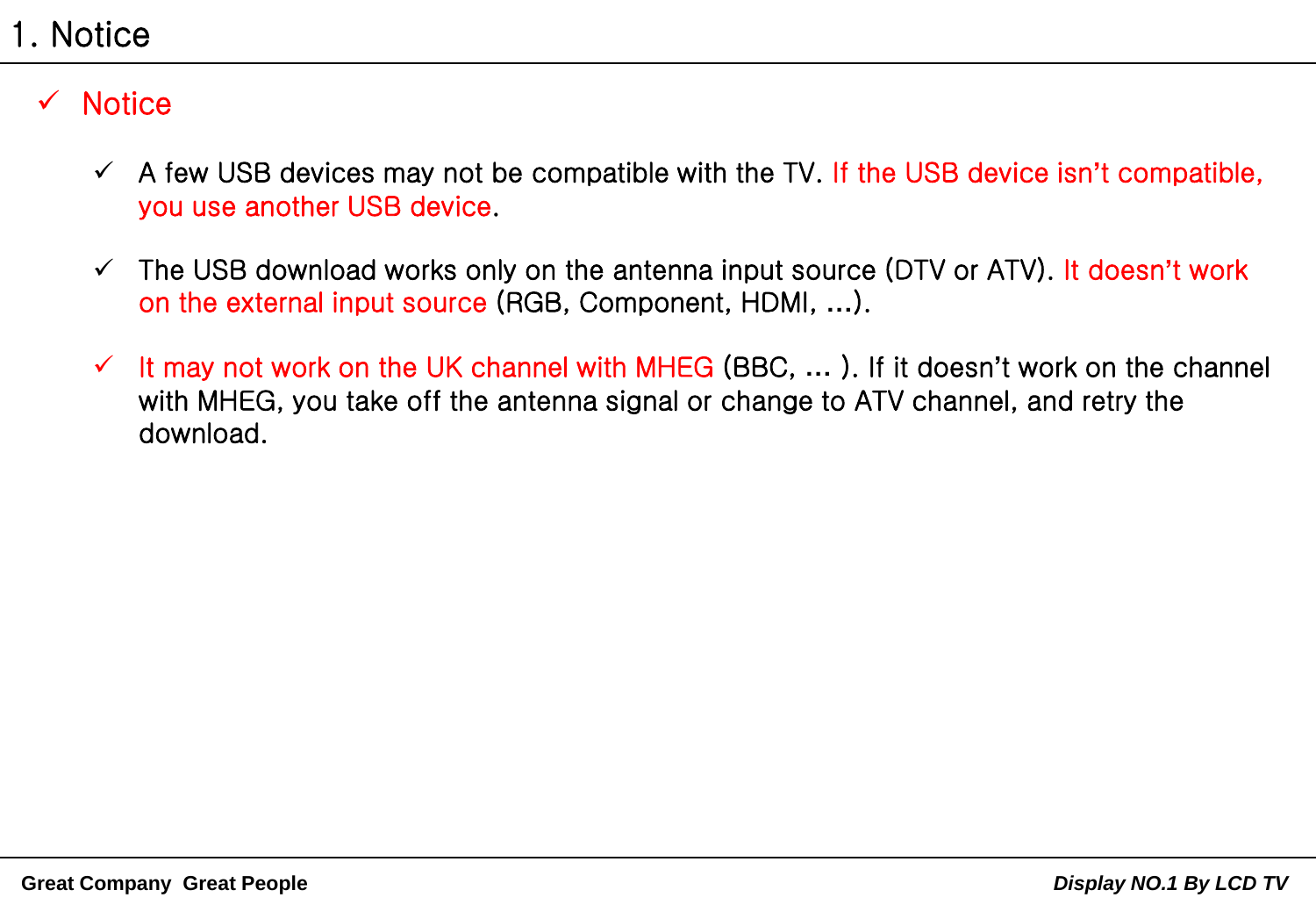#### 2. File copy

- $\checkmark$  Copy the download file to the root folder of the USB device.
	- $\checkmark$  The TV system searches only the root folder to find the download files.
	- $\checkmark$  If there are many other files in the root folder, it takes a long time to find the download file.

| $\blacktriangleright$ F:\ |                                                             |                |          |         |         |                                                                      |                                                                                    |         |            |         |        | $\Box$ d $\boxtimes$ |
|---------------------------|-------------------------------------------------------------|----------------|----------|---------|---------|----------------------------------------------------------------------|------------------------------------------------------------------------------------|---------|------------|---------|--------|----------------------|
| 파일 $(E)$                  | 편집(E)                                                       | 보기( <u>V</u> ) |          | 즐겨찾기(A) | 도구(T)   | 도움말(土)                                                               |                                                                                    |         |            |         |        | 4                    |
| Q<br>兒                    | ≌s≅                                                         |                | 5,<br>위로 | 검색      | r<br>폴더 | 國<br>이동                                                              | O<br>복사                                                                            | ×<br>삭제 | 叼<br>실행 취소 | 酆       |        |                      |
| 주소( <u>D)</u>             | <del>V</del> F:₩                                            |                |          |         |         |                                                                      |                                                                                    |         |            |         |        | $\rightarrow$ 이동     |
| 이름                        |                                                             |                |          |         |         |                                                                      |                                                                                    |         |            | 크기ㅣ     | 종류     | 수정한 날                |
| <b>In Music</b>           |                                                             |                |          |         |         |                                                                      |                                                                                    |         |            |         | 파일 폴더  | $2008 - 01 -$        |
|                           | ■ 19LG3000-ZA_IC101-IC102(LGE7363C)_V2,98,01_2008-02-19,bin |                |          |         |         |                                                                      |                                                                                    |         |            | 3.940KB | BIN 파일 | 2008-02-             |
|                           |                                                             |                |          |         |         |                                                                      | [d] 32LG5000-ZA-26-32-37-42LG3000-ZALIC101-IC102(LGE7363C)_V2,88,01_2008-02-12,bin |         |            | 3,980KB | BIN 파일 | $2008 - 02 -$        |
|                           |                                                             |                |          |         |         |                                                                      | a 32LG5000-ZA-26-32-37-42LG3000-ZALIC101-IC102(LGE7363C)_V2,98,01_2008-02-18,bin   |         |            | 3,980KB | BIN 파일 | $2008 - 02 -$        |
|                           |                                                             |                |          |         |         | ■ 37-42-47-52LG5000-ZALIC101-IC102(LGE7363C)_V2,98,01_2008-02-18,bin |                                                                                    |         |            | 4.082KB | BIN 파일 | 2008-02-             |
|                           |                                                             |                |          |         |         |                                                                      |                                                                                    |         |            |         |        |                      |
|                           |                                                             |                |          |         |         |                                                                      |                                                                                    |         |            |         |        |                      |
| ◥                         |                                                             |                |          |         |         |                                                                      |                                                                                    |         |            |         |        |                      |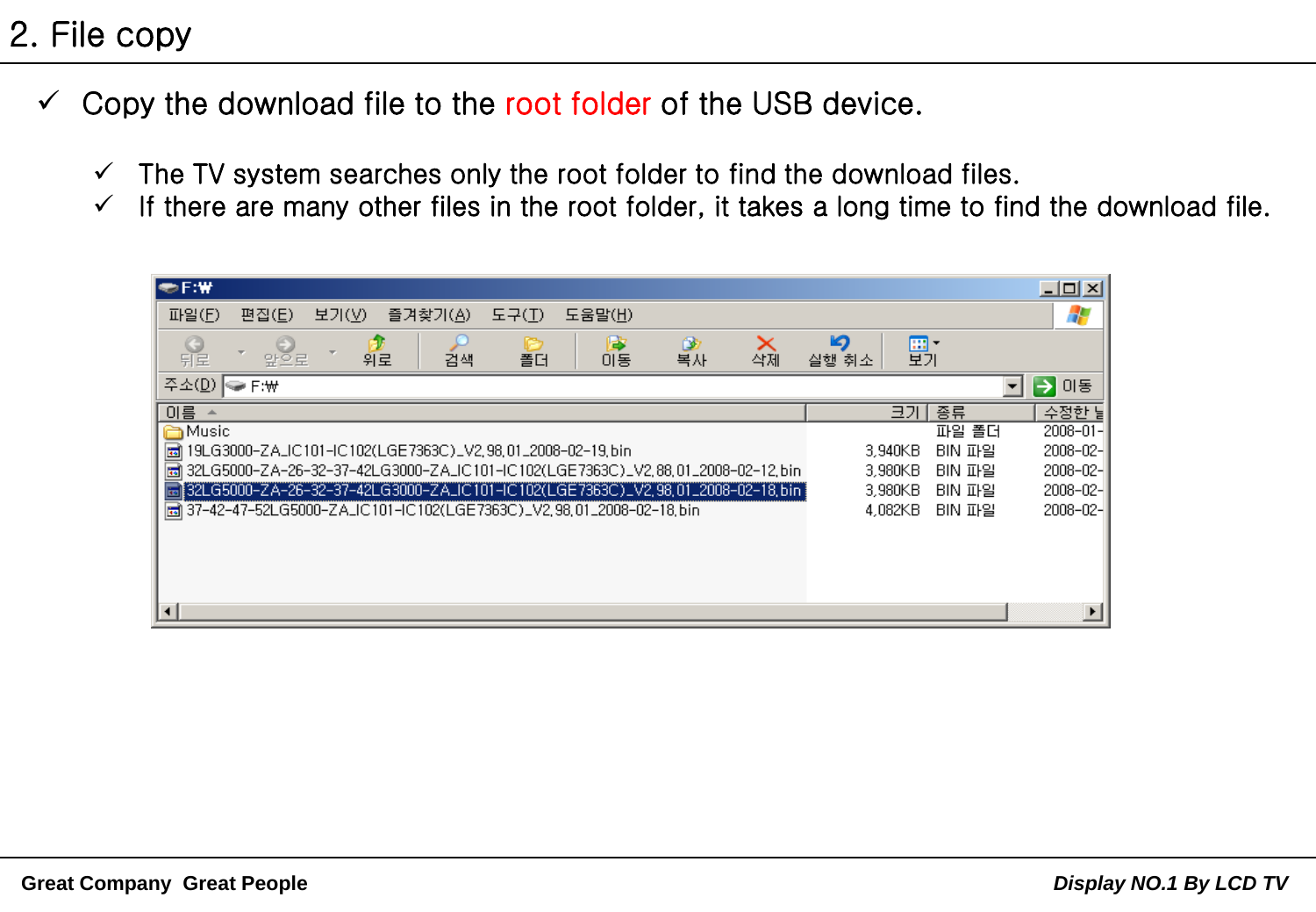## 3. USB Download

 $\checkmark$  Insert the USB device into the USB port of the TV.



- $\checkmark$  If the TV finds the same model name and new version file, it will display this message and start the upgrade automatically.
	- If there are only the same or lower version files in the USB device, you can**'**t use the automatic mode.
- Don**'**t remove the USB device while this message is displayed.

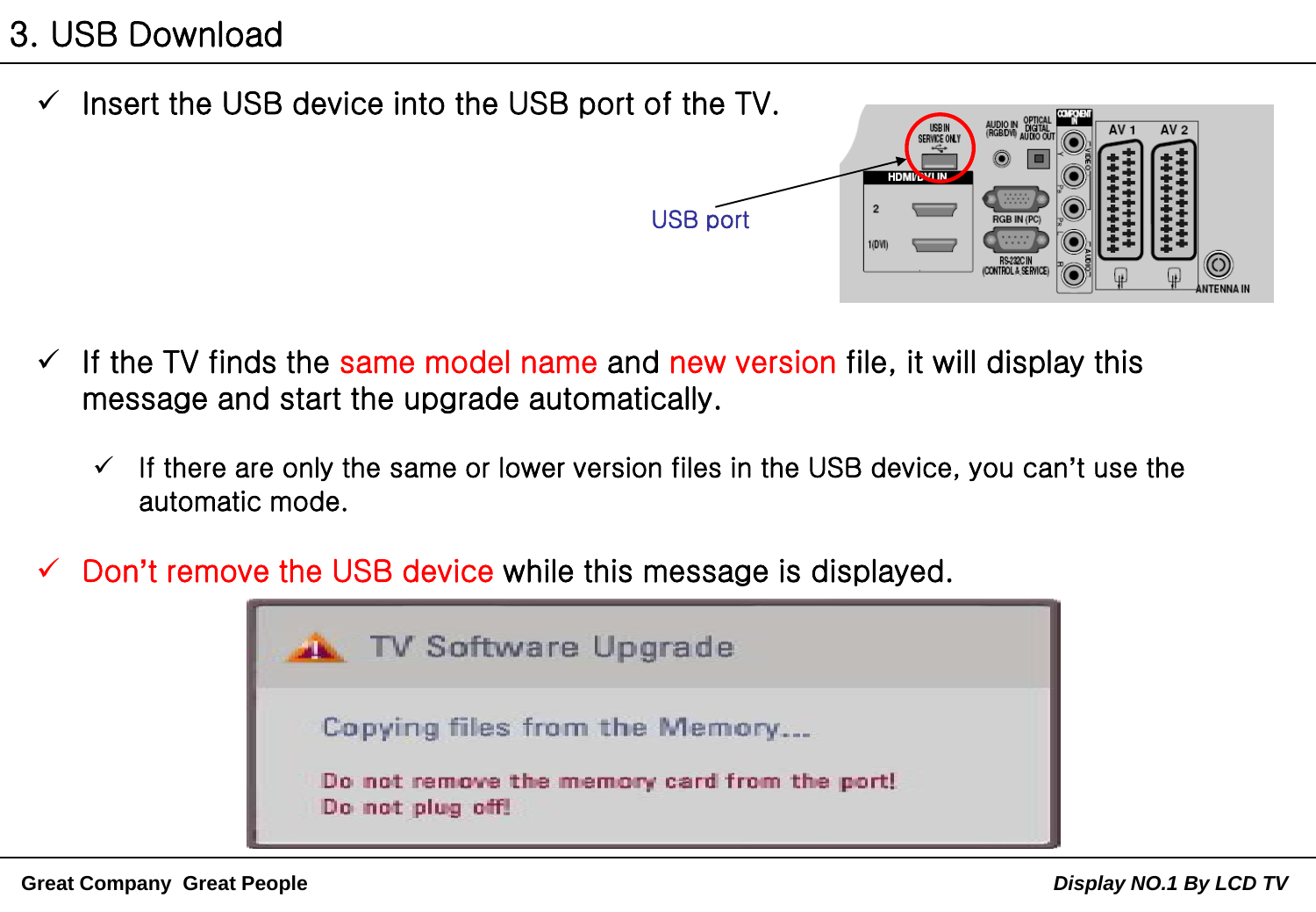### 3. USB Download

- $\checkmark$  After copying the download file from USB device, the TV displays this progressive message to update new S/W to FLASH memory.
- $\checkmark$  If some problems happen during upgrade, the TV will display the error message and reboot to return to the previous version.
- When this message is displayed, you can remove the USB device, but don**'**t turn off the power.
	- $\checkmark$  Especially, you never turn off the power before 20%. It brings the system crash.

| <b>TV Software Upgrade</b>           |  |
|--------------------------------------|--|
| Upgrading<br>30%<br>Do not plug off! |  |